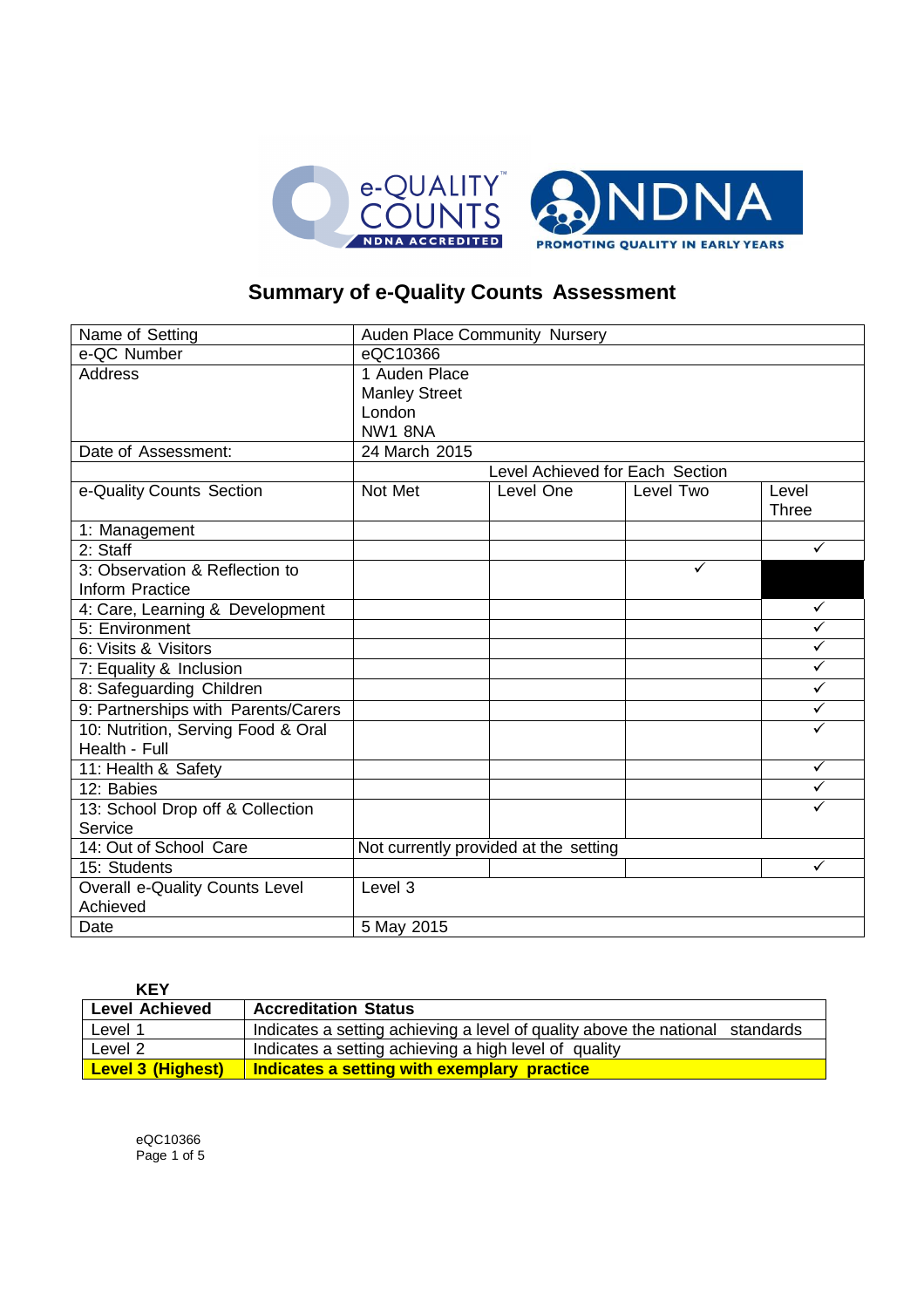# **Assessment Feedback**

Assessor's comments to include areas of strength and areas to be developed within each section

# **AWARD e-QUALITY COUNTS AT LEVEL 3**

# **Section 1 – Management**

The nursery has an established management team who work with a management committee to determine the direction of the setting and ensure that when possible improvements are identified, action is taken. The nursery makes effective use of business, budgetary and operational planning and is well resourced with staff, equipment and materials to deliver quality care and education.

Staff are fully aware of their roles and responsibilities and a strong team ethos is evident. Staff training and development is a key feature of the setting and staff are encouraged to take on additional roles as part of their professional development.

The effective service the nursery provides is also underpinned by engaging and liaising with a range of agencies.

The nursery works very hard to develop and maintain an effective partnership with its parents through a wide range of systems.

# **Section 2 – Staff**

Comprehensive recruitment and induction policies are implemented. Staff are fully informed of all policies and procedures and can contribute ideas for discussion. There is a well organised appraisal system in place for all staff including management.

Regular room and whole staff meetings facilitate excellent communication and a team ethos. Over 75 % of staff are qualified at level 3, with a significant proportion at level 5 or above. There is an EYP in post.

There is a commitment to support the development of staff through appropriate training. Team building is promoted through a range of strategies and there is appropriate recognition of staff effort and input.

### **Section 3 – Observation & Reflection to Inform Practice**

There is a comprehensive approach to observations on staff and students as part of ongoing staff development, which includes video recording of peer observations.

The systems in place for observation, planning, evaluation and next steps based on children's interests are a strong feature of the setting. Involvement scales are used to contribute to assessment of children.

Observations, including ITERS and ECERS, are carried out on how the provision is used in order to assess the resources and areas the children are using and drive quality.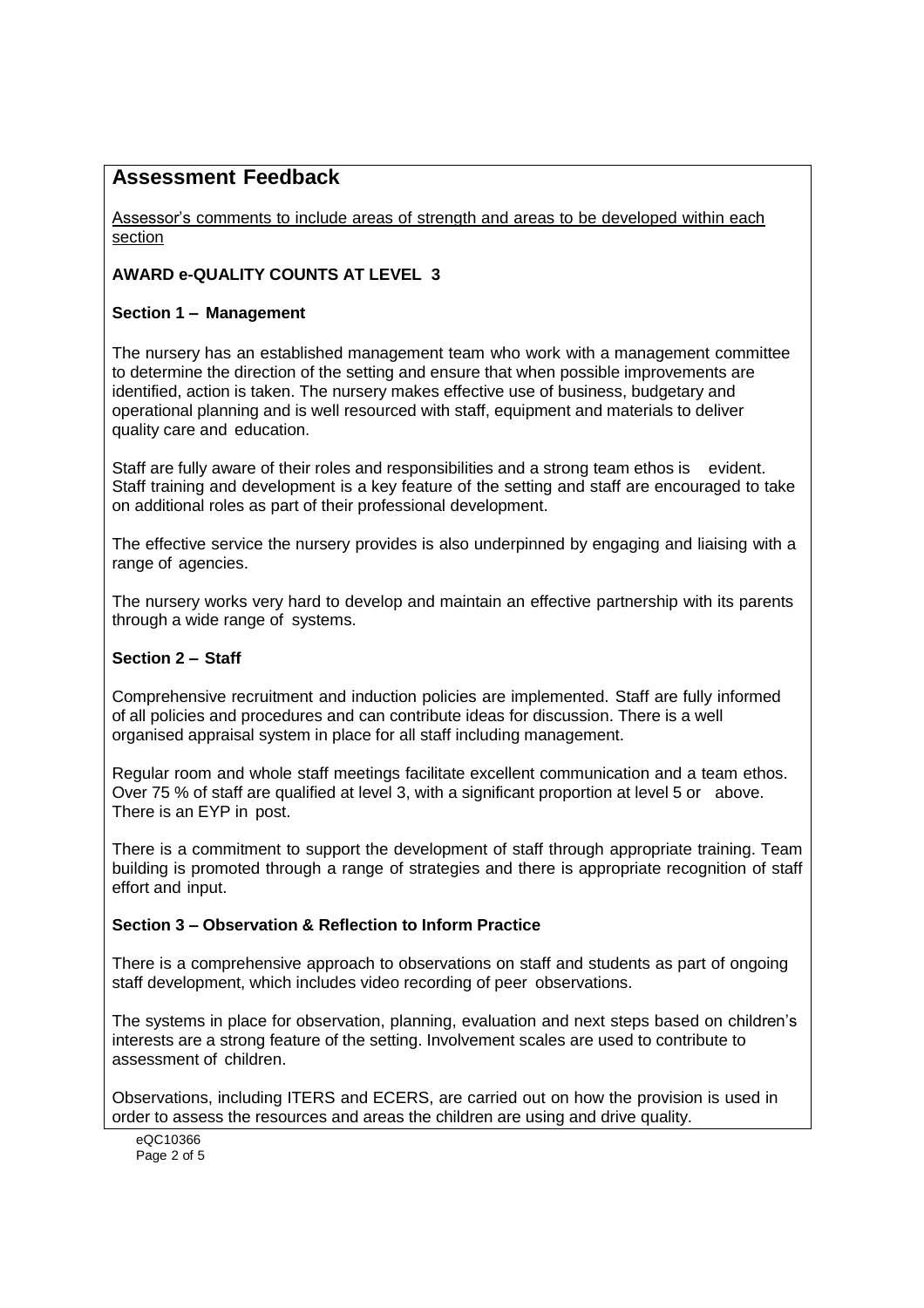# **Section 4 – Care, Learning & Development**

Senior staff guide and support and delivery of the Early Years Foundation Stage. A key person is assigned to each child and this person observes and gathers information which informs planning. Positive and strong relationships were clearly evident between children and adults with staff clearly aware of when to support and when to facilitate independence of action and thought. Staff also work well in partnership with parents to support the children's development and well- being.

The setting is very well resourced and offers a welcoming, stimulating and warm environment which facilitates exploration and curiosity. There is a strong ethos of creativity and opportunities for sustained shared thinking. Sensory play is a key feature across the age ranges and was observed in all the rooms. There are opportunities for children to engage in large and small groups as well as individually with a wide range of activities from the continuous provision. There is clearly a balance of adult led and child initiated activities both indoors and outdoors. Children are happy and confident and keen to talk and share their experiences.

The sense of community comes through strongly in activities, such as an ongoing time capsule project which involves events that welcome children and families who previously attended.

### **Section 5 – Environment**

The premises are safe and secure. CCTV is in use. The entrance is welcoming although there are limitations due to the largely residential nature of the building. All rooms have open room layouts planned to provide different areas of learning and relaxation, such as the 'Imagination room' which has soft furnishings, murals and drapes to create an area for role play or storytelling. Storage and equipment is easily accessible to children. The décor in the main rooms is attractive and neutral, based on sound research into environments for children.

Effective use is made of the outdoor space available, both for planned and unplanned activities. Although the children have no access to real grass and growing plants in these spaces, frequent outings to the park, zoo and a forest schools facility overcome this limitation.

Thorough risk assessment procedures ensure that all areas are monitored and checked. Children's work is valued and displayed. There is a mix of low level and higher level displays and environmental print is used, including print in children's home languages. Older children also have the facility to display their own work.

### **Section 6 – Visits & Visitors**

Children of all ages have the opportunity to go out of the setting on frequent outings into the local community. The nursery has passes for nearby London Zoo and also makes use of other venues such as theatre, museums and classical music concerts. To widen the children's experiences visitors are invited into the setting, including music, football and drama teachers.

There are appropriate policies and procedures in place to ensure the safety of children during outings and on occasions when visitors come into the setting.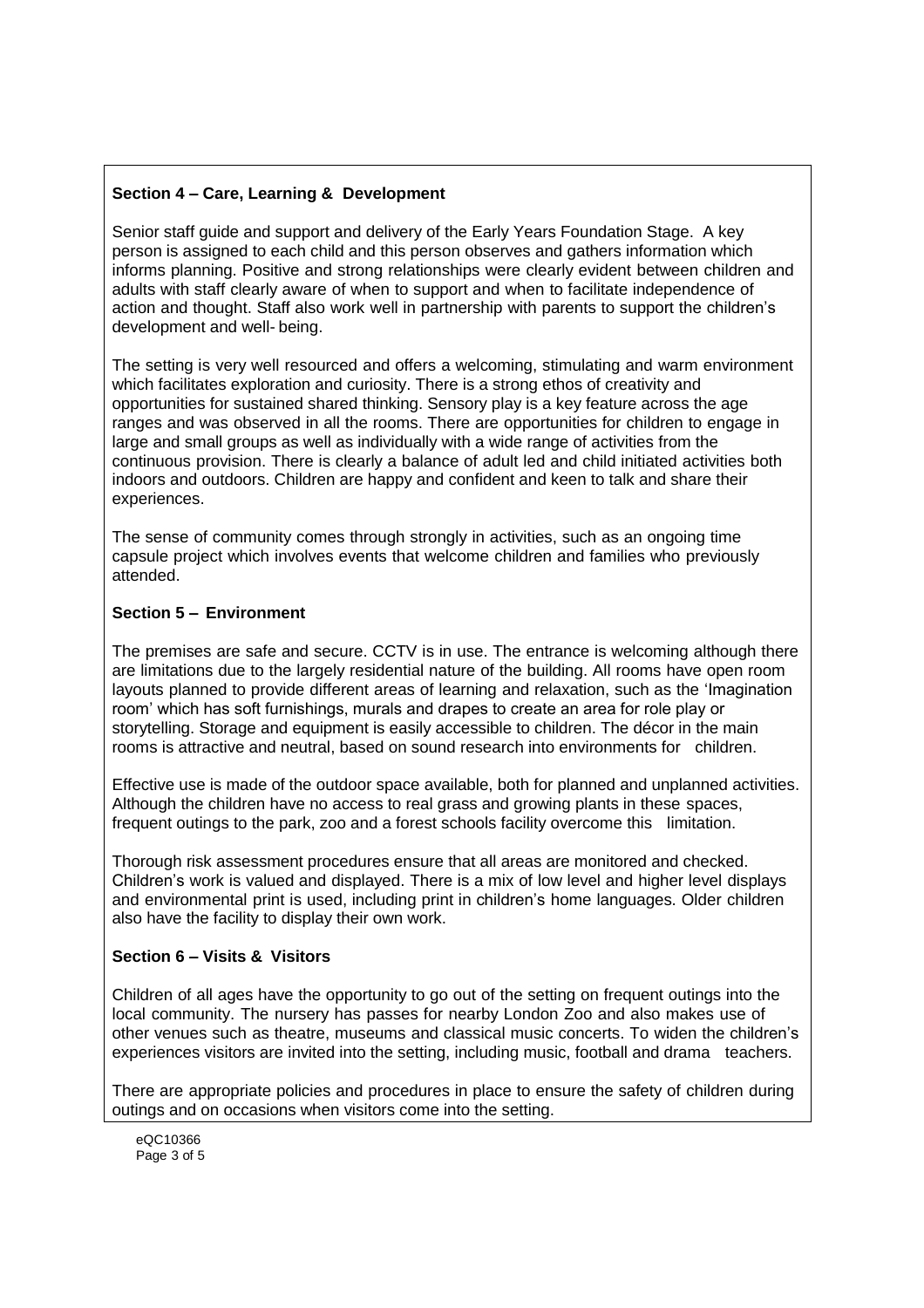# **Section 7 – Equality & Inclusion**

The setting's Special Educational Needs Co-ordinator is an experienced early years practitioner and is supported by a knowledgeable colleague. The nursery promotes the provision of equal opportunities for all including those children with special needs or a disability. Areas are monitored to ensure that children can access all opportunities regardless of gender, disability, race or whether English is their first language. Staff receive on-going support and encouragement in the use of Makaton.

The SENCO and many staff members have received training in supporting children with different needs including children on the autistic spectrum and children with speech and language delay. Through discussion with the SENCO and other practitioners it is evident that practice reflects policy and there is comprehensive awareness of the stages involved in working through the process of raising concern about a child through to the writing of EHC plans and liaising with appropriate external agencies and the importance of regular communication with parents. Excellent multi agency working is implemented.

# **Section 8 – Safeguarding Children**

Comprehensive safeguarding policy and procedures are in place and underpin practice. These are managed by senior and experienced staff who ensure appropriate training is in place for the staff team. Staff have a good knowledge of procedures and a good understanding of their role in ensuring that the children in their care are safeguarded effectively.

# **Section 9 – Partnerships with Parents/Carers**

There are strong parent/carer partnerships. Parent feedback during the assessment spoke highly of the staff and their commitment to offering an ongoing welcoming environment. The nursery consults with parents and carers on aspects of the nursery provision and practice and parents are represented on the management committee. Parents have access to a wide range of information and effective communication systems are in place. Events are held for parents on matters such as children's behavioural development, weaning, toilet training and transition to school. Events are offered at different times of day to meet parental needs, such as Saturday mornings or 6pm weekdays with crèche provided.

There is a strong community feel and many children and families attend social and fundraising events after children have left. Some staff attended the nursery as children, givinga wonderful sense of continuity.

# **Section 10 – Nutrition, Serving Food & Oral Health**

Meals are balanced and nutritious. The menus are based on guidelines which resulted from consultation with a nutrition expert and reflect a multicultural society.

Mealtimes are social occasions and children sit in small groups with a familiar carer who eats the same food as the children. Older children sit at tables with tablecloths, vases of flowers and menus. The nursery provides for those children with specific dietary requirements.